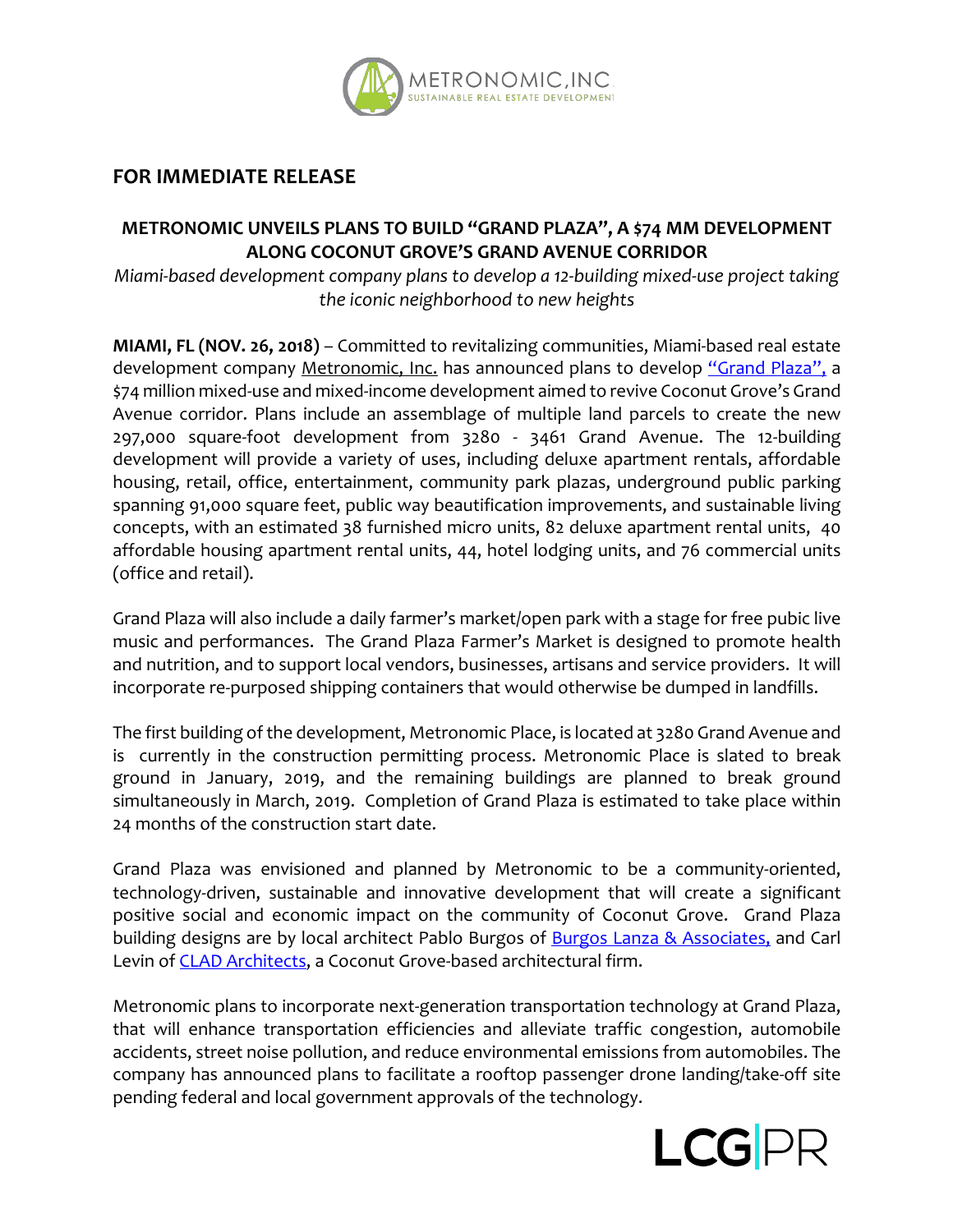

"Passenger drones are the next generation in transportation, and Grand Plaza will be ready to facilitate new passenger drone technology when the time comes, and when approvals are in place", said Ricky Trinidad, President of Metronomic. "They're designed to be safer, quieter, and more effective, while reducing traffic congestion, accidents, street noise and pollution, without requiring major infrastructure installations."

"As Miami continues to grow, the population growth requires a better way for people to be transported effectively throughout the city and suburbs. And because subway systems and overhead rail systems are not viable for Miami for a number of reasons, passenger drones will be a major part of the solution to this growing problem. Advanced cities like Dubai have already approved passenger drones; and US approvals are anticipated within the next 2-5 years. Metronomic is an advocate of passenger drones due to the many benefits they provide to alleviate present day transportation problems. Grand Plaza will be well prepared to facilitate them once approved", concluded Trinidad.

For more information about passenger drones and the benefits they offer in transportation, see: https://www.metronomicinc.com/passenger-drones and the project video, a 3D Drone Integrated Animation by Artistic Visions, LLC.

Metronomic is working with the City of Miami and Miami-Dade County to make Grand Plaza a truly collaborative effort between private and public entities. "It's a blessing to collaborate with honorable public representatives that truly want the best for their community. Miami-Dade County, the City of Miami and the community of Coconut Grove are fortunate to have great leaders representing their interests," said Trinidad.

# # #

## **ABOUT METRONOMIC, INC.**

Metronomic, Inc. is a real estate development company in Miami, FL. Metronomic's approach to real estate development is focused on enhancing the communities it serves while creating a profitable venture. Its core values are centered on social and economic improvement, community development, local collaboration and exemplifying industry standards for quality design, planning, construction and development. Metronomic has a firstclass team that brings significant combined experience for the design, development, construction, and management of residential and commercial projects throughout the greater Miami, FL area and other markets in the United States. Metronomic's core staff has significant expertise in urban planning, real estate development, construction and property management; in addition to advanced academic degrees in urban planning, construction, business, finance, management, engineering, architecture and real estate. For more information visit Metronomic's website at www.metronomicinc.com.